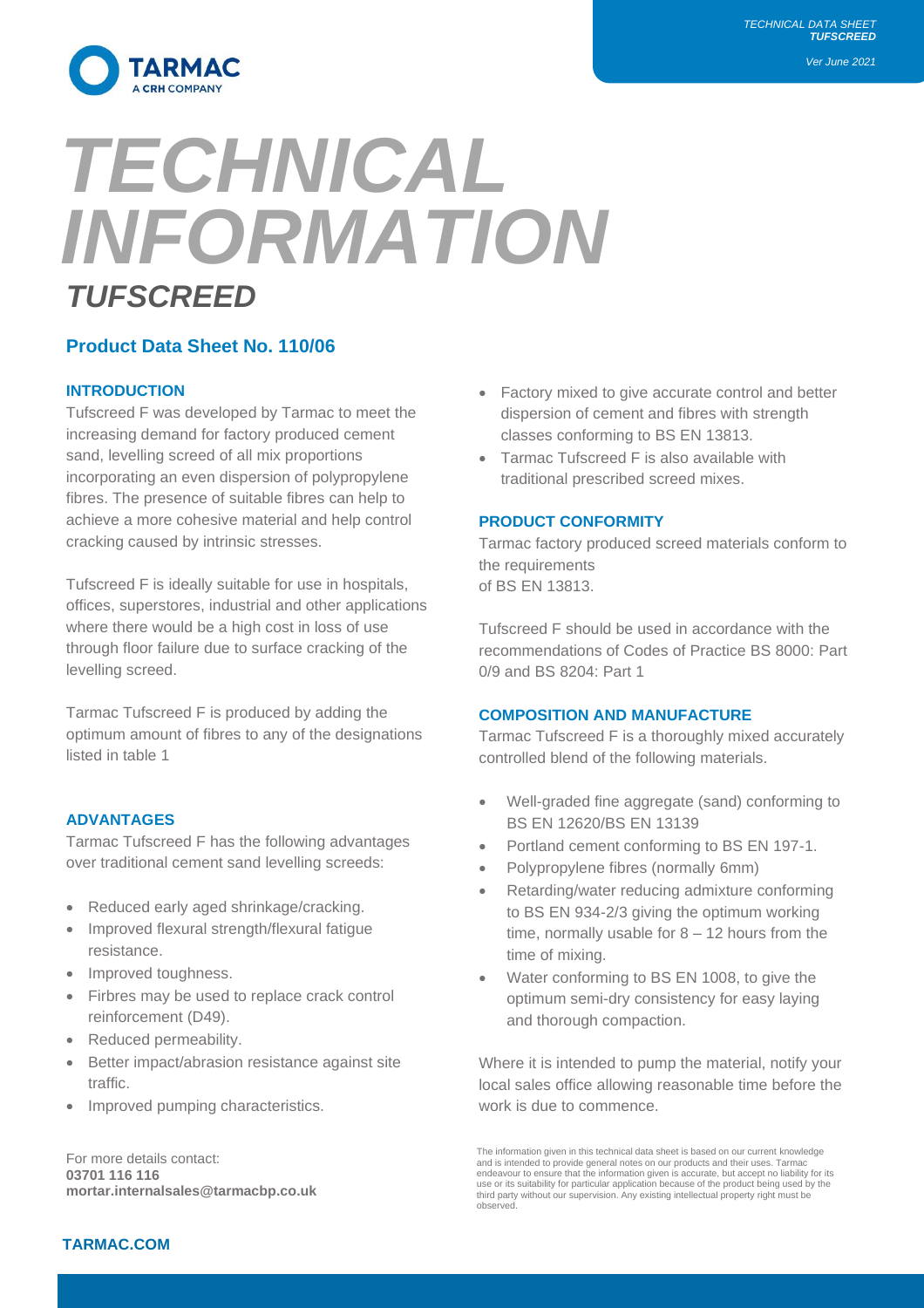

## **DENSITY**

| <b>Typical Test Results</b>                             | Density kg/ $m3$ |
|---------------------------------------------------------|------------------|
| Fresh wet un-compacted                                  | $1,850 - 2,000$  |
| Compacted set and air dried $\vert 2,000 - 2,200 \vert$ |                  |

#### **PERFORMANCE**

Results based on prisms made, cured and tested in accordance with the requirements of BS EN 13892-2 (with fibres).

The inclusion of polypropylene fibres provides a three dimensional system of secondary or crack control reinforcement and may be considered as an alternative to steel wire fabric traditionally employed for this purpose. Polypropylene fibres should not be used as an alternative to primary structural reinforcement.

#### **Strength to BS EN 13813**

| <b>BS EN 13813</b><br><b>Compressive</b><br><b>Strength</b><br><b>Class</b> | C16 | C20            | C <sub>30</sub> |
|-----------------------------------------------------------------------------|-----|----------------|-----------------|
| Minimum<br><b>Compressive</b><br>strength<br>N/mm <sup>2</sup>              | 16  | 20             | 30              |
| <b>BS EN 13813</b><br><b>Flexural</b><br>strength<br>class                  | F1  | F <sub>2</sub> | F <sub>3</sub>  |
| <b>Minimum</b><br><b>Flexural</b><br>strength<br>$N/mm^2$                   | 1   | $\overline{2}$ | 3               |

Table 1 – Screed material strength classes. These results are indicative and may be subject to change

## **Strength – Traditional Prescribed Screeds**

| <b>Designation</b>         | А   | R              | C   |
|----------------------------|-----|----------------|-----|
| <b>Traditional</b>         |     |                |     |
| prescribes                 | 1:3 | 1:4            | 1:5 |
| proportions                |     |                |     |
| <b>Minimum</b>             |     |                |     |
| <b>Compressive</b>         |     |                |     |
| strength at 28             | 30  | 20             | 16  |
| days $N/mm^2$ to           |     |                |     |
| <b>BS EN 13813</b>         |     |                |     |
| <b>Flexural</b>            |     |                |     |
| strength N/mm <sup>2</sup> | 3   | $\mathfrak{D}$ |     |
| to BS EN 13813             |     |                |     |

Table 2 – Prescribed screed strength. These results are indicative and may be subject to change.

## **Typical Hardening Times**

Light foot traffic  $-4$  days. Site traffic  $-7$  days\*.

\*Where site trafficking is anticipated from following trades before flooring is laid, protection must be provided. Levelling screeds are not wearing surfaces, therefore the surface should be given adequate protection against damage or wear during subsequent building operations and until the flooring is laid, this protection would be in the form of plywood boards.

For information regarding point loading of screed the please refer to our Site Guide No.8.

# **Typical Drying Times**

Allow approximately one month per 25mm of thickness. Where the screed is above 50mm, any thickness above 50mm should be allowed to dry for two months per 25mm of thickness. Where the concrete base has excessive moisture content these times should be increased. High humidity or low temperature will also delay the drying out process. As the drying times indicated apply from the completion of any curing operations, the flooring contractor must check the moisture content of the screed prior to laying the final floor finish\*\*.

**\*\*NOTE: Do not use hot air blowers, under floor heating or other means of accelerating drying in the early life of the screed**.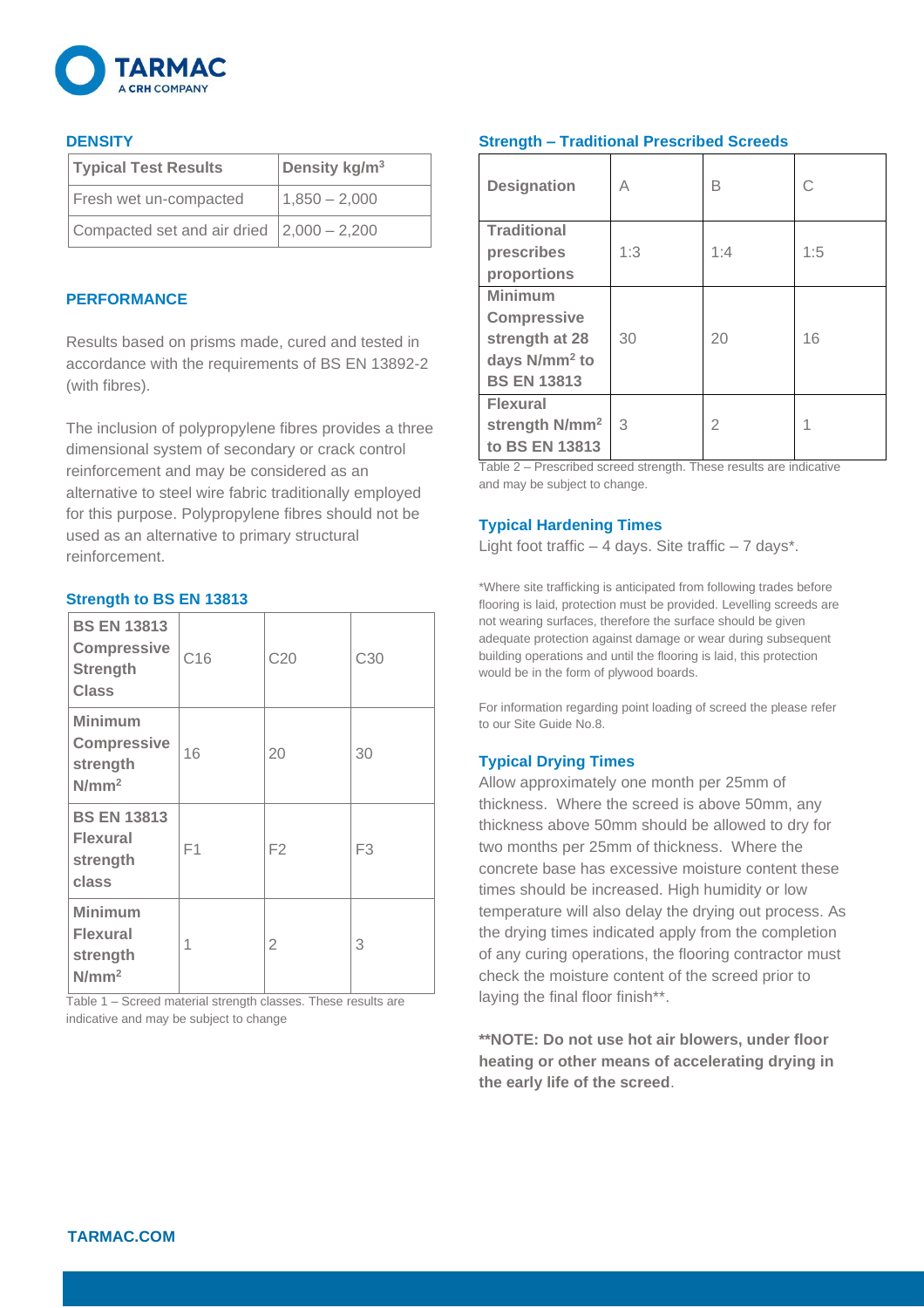

## **Fire Protection**

Tarmac ready-to-use cement sand levelling screed contains less than 1.0% organic material and is classified in accordance with BS EN 13501-1 as Class A1 without testing (Commission Directive 96/603/EC).

## **Effect of Freeze Thaw**

In cold conditions adequate precautions must be taken to protect from freeze thaw attack. No antifreeze or accelerating admixtures should be added to the screed material.

# **Compatibility**

Tarmac Tufscreed F ready-to-use cement: sand levelling screed is compatible with all normal building materials, but wet cementitious materials may attack certain metals e.g. aluminium

# **Durability**

No problems should occur if the correct screed material has been specified, but Tarmac Tufscreed F ready-to-use cement sand levelling screed is not designed as a wearing surface and should always be covered with a flooring material.

# **HEALTH & SAFETY**

There is a real danger of contact dermatitis or serious burns if skin comes into contact with wet cement mixes such as fresh concrete, mortar or screed. Wear suitable protective clothing and eye protection. Where skin contact occurs, either directly or through saturated clothing, wash immediately with soap and water. For eye contact, immediately wash out eye thoroughly with clean water. If swallowed wash out mouth and drink plenty of water. For further information refer to Tarmac Safety Data Sheet - **Screeds** 

# **USES**

Suitable for use on the flowing bases:

1. Solid concrete ground floor slabs:

- a. Directly in contact with the slab (bonded).
- b. With suitable damp proof membrane between slab and screed (unbonded)
- c. Over insulation layer to isolate the screed form the base (floating).
- 2. Precast concrete units or beams with reinforcement.
- 3. In situ suspended floors.
- 4. As a topping to lightweight screeds based on perlite or other lightweight aggregates.
- 5. Certain other situations refer to your nearest Local Tarmac Building Products Sales Office.

The above applications are subject to the minimum thicknesses given in the section on Construction/Sitework.

# **Economics**

One tonne of screed material will have an appropriate volume of  $0.43 - 0.48$ m<sup>3.</sup> Table 2 shows the approximate coverage area per tonne for a range of thicknesses.

| <b>Thickness</b><br>mm | Coverage<br>Area<br>$m^2$ /tonne<br>(approx.) | <b>Thickness</b><br>mm | Coverage<br>Area<br>m <sup>2</sup> /tonne<br>(approx.) |
|------------------------|-----------------------------------------------|------------------------|--------------------------------------------------------|
| 10                     | 45.0                                          | 45                     | 10.0                                                   |
| 15                     | 30.0                                          | 50                     | 9.0                                                    |
| 20                     | 22.5                                          | 55                     | 8.2                                                    |
| 25                     | 18.0                                          | 60                     | 7.5                                                    |
| 30                     | 15.0                                          | 65                     | 7.0                                                    |
| 35                     | 13.0                                          | 70                     | 6.5                                                    |
| 40                     | 11.0                                          | 75                     | 6.0                                                    |

Table 3: Approximate coverage area of screed material Note: Slight variations in sub-base levels will affect the coverage

# **CONSTRUCTION/SITE WORK**

## **Site storage**

Tarmac Tufscreed F ready-to-use cement sand screed should be tipped on to a clean banker board with a sealed base and sheeted to protect it from the elements. Do not tip news deliveries onto the remains of the previous load. It is good practise to remove screed from all sides of the storage pile equally, this will help ensure consistency of workability.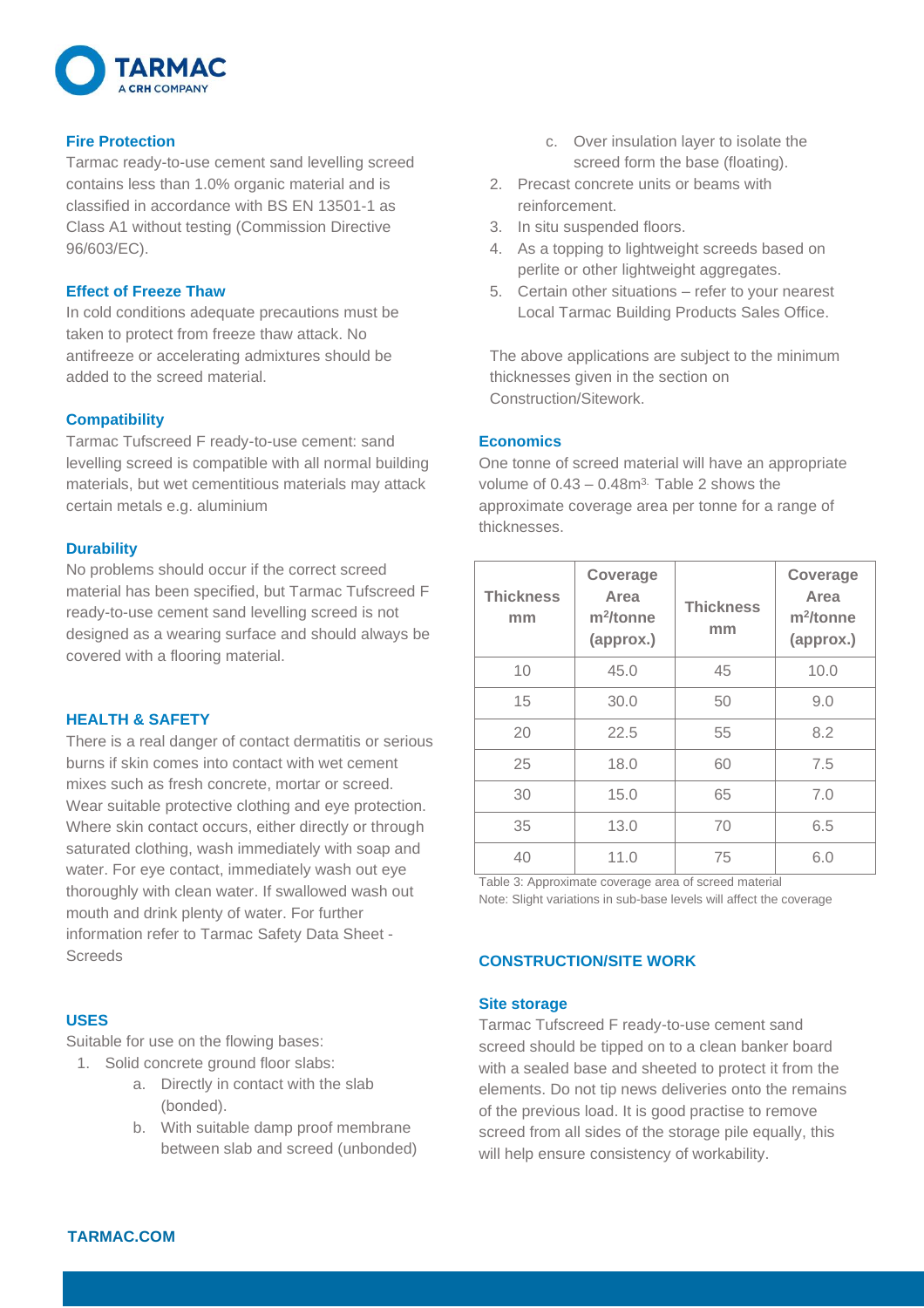

#### **Preparation**

The base concrete must be clean and in particular free from lime, gypsum, plaster, dust, dirt, oil or grease. The base concrete should be swept to remove all loose material and wetted with clean water, where the levelling screed is to be placed in direct contact with the base. Just before laying the screed an appropriate bonding material should be brushed into the surface, care being taken that this neither forms deep pools nor dries before the screed is placed nor dries before the screed is placed.

# **APPLICATION**

#### **Bonded Construction**

#### **(Minimum thickness 50mm)**

The bond between the base and levelling screed will depend on the thoroughness with which the base has been prepared. A bonding agent such as Tarmac SB Admixture can be used to obtain a good bond. The bonding agent should be used in a slurry with cement in place of the normal cement + water slurry (3 volumes cement:2 volumes Tarmac SB Admixture) and the screed laid before the slurry dries or sets.

#### **Unbonded Construction**

#### **(Minimum thickness 50mm)**

When no bond is possible between levelling screed and base, the screed should be a least 50mm thick, or, if containing heating pipes, a minimum of 65mm thick.

#### **Floating Screed**

# **(Minimum thickness 75mm / 65mm for light loading)**

A levelling screed that is laid on a compressible layer such as thermal or sound insulating material should be at least 65mm thick or, if containing heating pipes a minimum of 75mm thick. All conduits should be firmly fixed covered with suitable crack control mesh and given a minimum cover of 25mm. BS 8204-1 recommends that where possible pipes and conduits should not be laid within the thickness of a levelling screed.

NOTE: Levelling screeds should be divided into bays only if they are to contain under floor heating pipes or are intended to receive an in situ floor finish.

#### **Topping to Lightweight Screeds**

A smooth surface can be given to lightweight screeds which will enable point loadings to be carried. The normal thickness will be of the order of 10-15mm and if necessary, the suction of the lightweight screed should be controlled by wetting with clean water.

#### **Laying**

Reference should be made to Code of Practice BS 8204-1.

The material should be spread on the prepared base with adequate surcharge. It is important to compact the screed thoroughly and evenly over the whole area, either by tamping or by mechanical means and then level with a screed board. For many floor finishes the screed must be finished with a steel trowel to give it a smooth dense surface. For such a finish the screed should be allowed to stiffen slightly and then worked with the trowel which will make a ringing sound when the correct action is being used. Excessive towelling should be avoided as this brings a layer of cement laitance to the surface where it may craze and dust.

To aid compaction of thicker cement sand levelling screeds, i.e. over 50mm thickness, the screed may be laid in two layers. Both layers should be of approximately equal thickness and the identical mix and water content.

The first layer should be thoroughly compacted using heavy tamping or a weighted roller. The second layer should be laid as soon as possible, i.e. within 2 hours after compaction of the lower layer (monolithically).

**The most common cause of screed failure is poor compaction.**

#### **Curing**

Screeds should be protected from damage after laying. To achieve the full performance of Tarmac Tufscreed adequate curing is essential and the screed must be covered with plastic sheeting or other suitable material to retain moisture for at least seven days. Whilst damping down of the surface before covering is acceptable, saturation of the screed, e.g. by prolonged hosing is not recommended.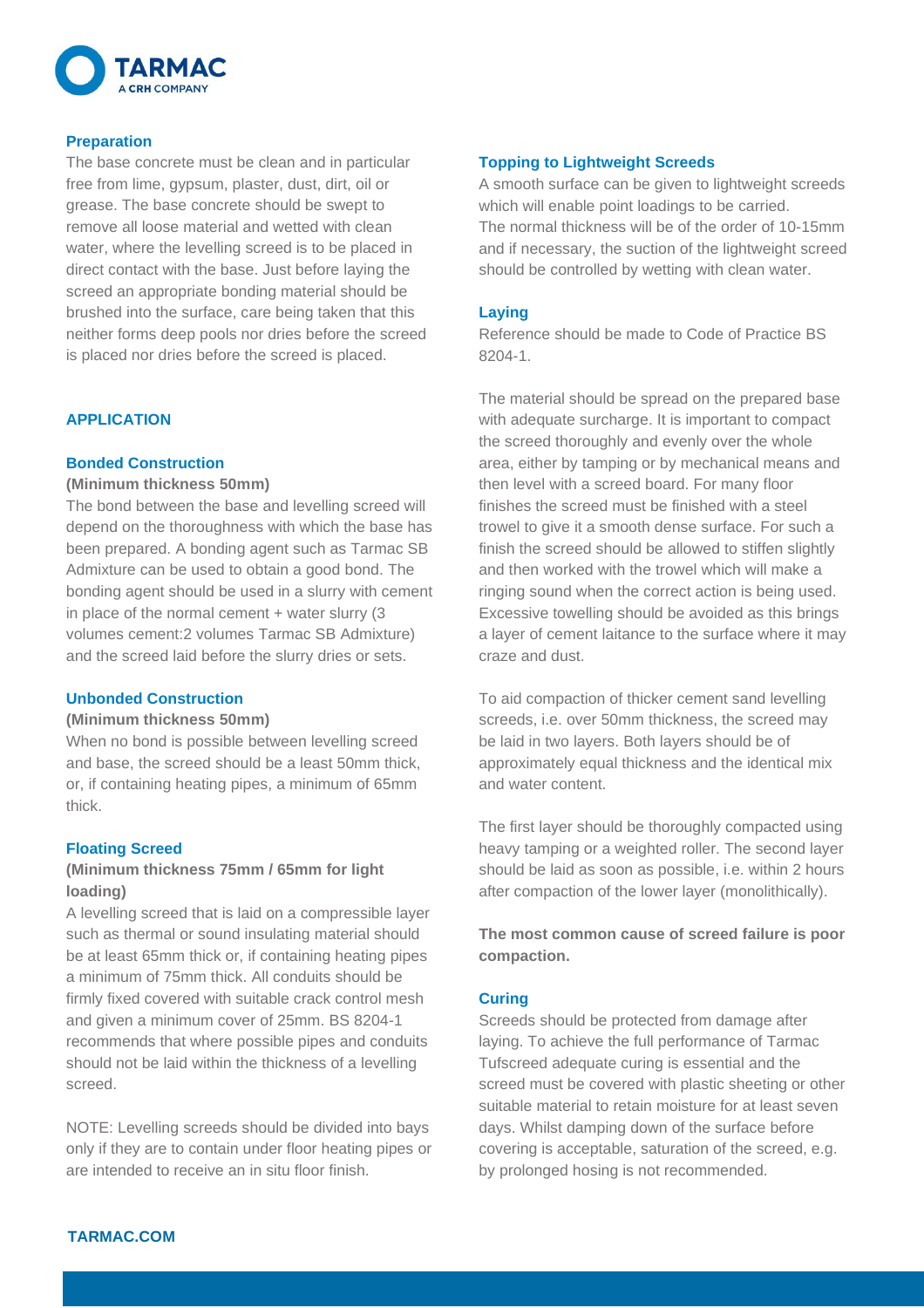

#### **TECHNICAL SUPPORT**

Tarmac provides a comprehensive sales and technical advisory service to specifiers and customers.

A quality system has been implemented throughout the company since 1975 and quality procedures are in conformity with BS EN ISO 9001:2015

All Tarmac factories hold third party certification from the British Standards Institution. Details of the certification status of individual factories may be obtained from the Technical Helpdesk

#### **PRICES AND CONDITIONS OF SALE**

Prices vary according to mix design, quantity and delivery point. For specific quotations contact your local Tarmac representative or call or National Sales Helpline on 03701 116 116.

All quotations given, orders placed and materials supplied are subject to the Conditions of Sale available via download from the Tarmac website www.tarmac.com

#### **SUPPLY**

Tarmac Tufscreed F ready-to-use cement sand levelling screed is available direct from Tarmac factories located strategically throughout mainland United Kingdom.

#### **ORDERING**

When ordering state product designation, quantity, date and time of delivery, 24 hours should normally be allowed for deliver.

#### **DELIVERY**

Bulk loads in tipper road trucks generally up to 10-20 tonnes. For smaller deliveries or to suit site specific requirements the delivery can be supplied in Bulk Bags.